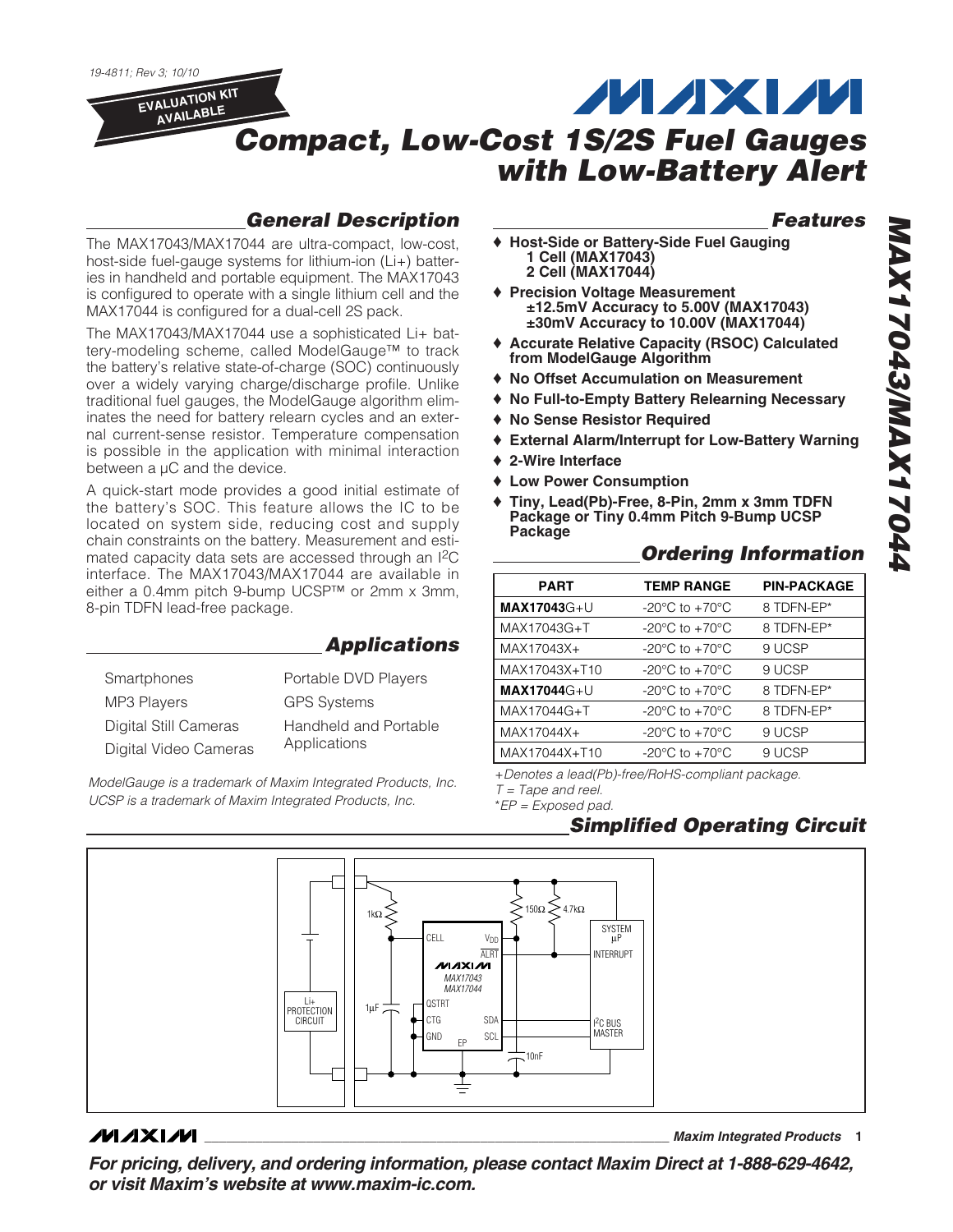## **ABSOLUTE MAXIMUM RATINGS**

| Voltage on CELL Pin Relative to V <sub>GND</sub> -0.3V to +12V      |  |
|---------------------------------------------------------------------|--|
| Voltage on All Other Pins Relative to V <sub>GND</sub> -0.3V to +6V |  |
|                                                                     |  |
| Storage Temperature Range                                           |  |
|                                                                     |  |

| Lead Temperature (TDFN soldering only, 10s) +300°C |
|----------------------------------------------------|
|                                                    |
|                                                    |
|                                                    |
|                                                    |

Stresses beyond those listed under "Absolute Maximum Ratings" may cause permanent damage to the device. These are stress ratings only, and functional operation of the device at these or any other conditions beyond those indicated in the operational sections of the specifications is not implied. Exposure to absolute maximum rating conditions for extended periods may affect device reliability.

## **ELECTRICAL CHARACTERISTICS RECOMMENDED DC OPERATING CONDITIONS**

| <b>PARAMETER</b>  | <b>SYMBOL</b>                      | <b>CONDITIONS</b> | MIN    | <b>TYP</b> | <b>MAX</b> | <b>UNITS</b> |
|-------------------|------------------------------------|-------------------|--------|------------|------------|--------------|
| Supply Voltage    | V <sub>DD</sub>                    | (Note 1)          | $+2.5$ |            | $+4.5$     |              |
| Data I/O Pins     | SCL, SDA,<br>QSTRT.<br><b>ALRT</b> | (Note 1)          | $-0.3$ |            | $+5.5$     |              |
| MAX17043 CELL Pin | <b>VCELL</b>                       | (Note 1)          | $-0.3$ |            | $+5.0$     |              |
| MAX17044 CELL Pin | <b>VCELL</b>                       | (Note 1)          | $-0.3$ |            | $+10.0$    |              |

 $(2.5V \le V_{DD} \le 4.5V, T_A = -20^{\circ}C$  to +70°C, unless otherwise noted.)

## **DC ELECTRICAL CHARACTERISTICS**

 $(2.5V \le V_{DD} \le 4.5V$ , T<sub>A</sub> = -20°C to +70°C, unless otherwise noted. Contact Maxim for V<sub>DD</sub> greater than 4.5V.)

| <b>PARAMETER</b>                     | <b>SYMBOL</b>    | <b>CONDITIONS</b>                             | <b>MIN</b> | <b>TYP</b>   | <b>MAX</b> | <b>UNITS</b> |  |
|--------------------------------------|------------------|-----------------------------------------------|------------|--------------|------------|--------------|--|
| <b>Active Current</b>                | <b>LACTIVE</b>   |                                               |            | 50           | 75         | μA           |  |
| Sleep-Mode Current (Note 2)          |                  | $VDD = 2.0V$                                  |            | 0.5          | 1.0        |              |  |
|                                      | <b>ISLEEP</b>    |                                               |            | $\mathbf{1}$ | 3          | μA           |  |
|                                      |                  | $V_{DD} = 3.6V$ at +25°C                      | $-1$       |              | $+1$       |              |  |
| Time-Base Accuracy                   | <sup>t</sup> ERR | $T_A = 0$ °C to +70°C (Note 10)               | $-2$       |              | $+2$       | $\%$         |  |
|                                      |                  | $T_A = -20$ °C to $+70$ °C                    | $-3$       |              | $+3$       |              |  |
| MAX17043 Voltage-                    |                  | $T_A = +25^{\circ}C$ , $V_{IN} = V_{DD}$      | $-12.5$    |              | $+12.5$    | mV           |  |
| Measurement Error                    |                  |                                               | $-30$      |              | $+30$      |              |  |
| MAX17044 Voltage-                    | <b>VGERR</b>     | $T_A = +25^{\circ}C$ , 5.0V < $V_{IN}$ < 9.0V | $-30$      |              | $+30$      | mV           |  |
| <b>Measurement Error</b>             |                  | $5.0 < V_{IN} < 9.0$                          | $-60$      |              | $+60$      |              |  |
| CELL Pin Input Impedance             | RCELL            |                                               | 15         |              |            | MΩ           |  |
| Input Logic-High:<br>SCL, SDA, QSTRT | V <sub>IH</sub>  | (Note 1)                                      | 1.4        |              |            | $\vee$       |  |
| Input Logic-Low:<br>SCL, SDA, QSTRT  | VIL              | (Note 1)                                      |            |              | 0.5        | $\vee$       |  |
| Output Logic-Low: SDA                | VOL              | $I_{OL}$ = 4mA (Note 1)                       |            |              | 0.4        | $\vee$       |  |
| Output Logic-Low: ALRT               | VOL-ALRT         | $I_{OL-ALRT} = 2mA (Note 1)$                  |            |              | 0.4        | V            |  |
| Pulldown Current: SCL, SDA           | <b>IPD</b>       | $V_{DD} = 4.5V$ , $V_{PIN} = 0.4V$            |            | 0.2          |            | μA           |  |
| Input Capacitance: SCL, SDA          | C <sub>BUS</sub> |                                               |            |              | 50         | рF           |  |
| <b>Bus Low Timeout</b>               | tSLEEP           | (Note 3)                                      | 1.75       |              | 2.5        | S            |  |
| Mode Transition                      | <b>THAN</b>      | (Note 4)                                      |            |              |            | ms           |  |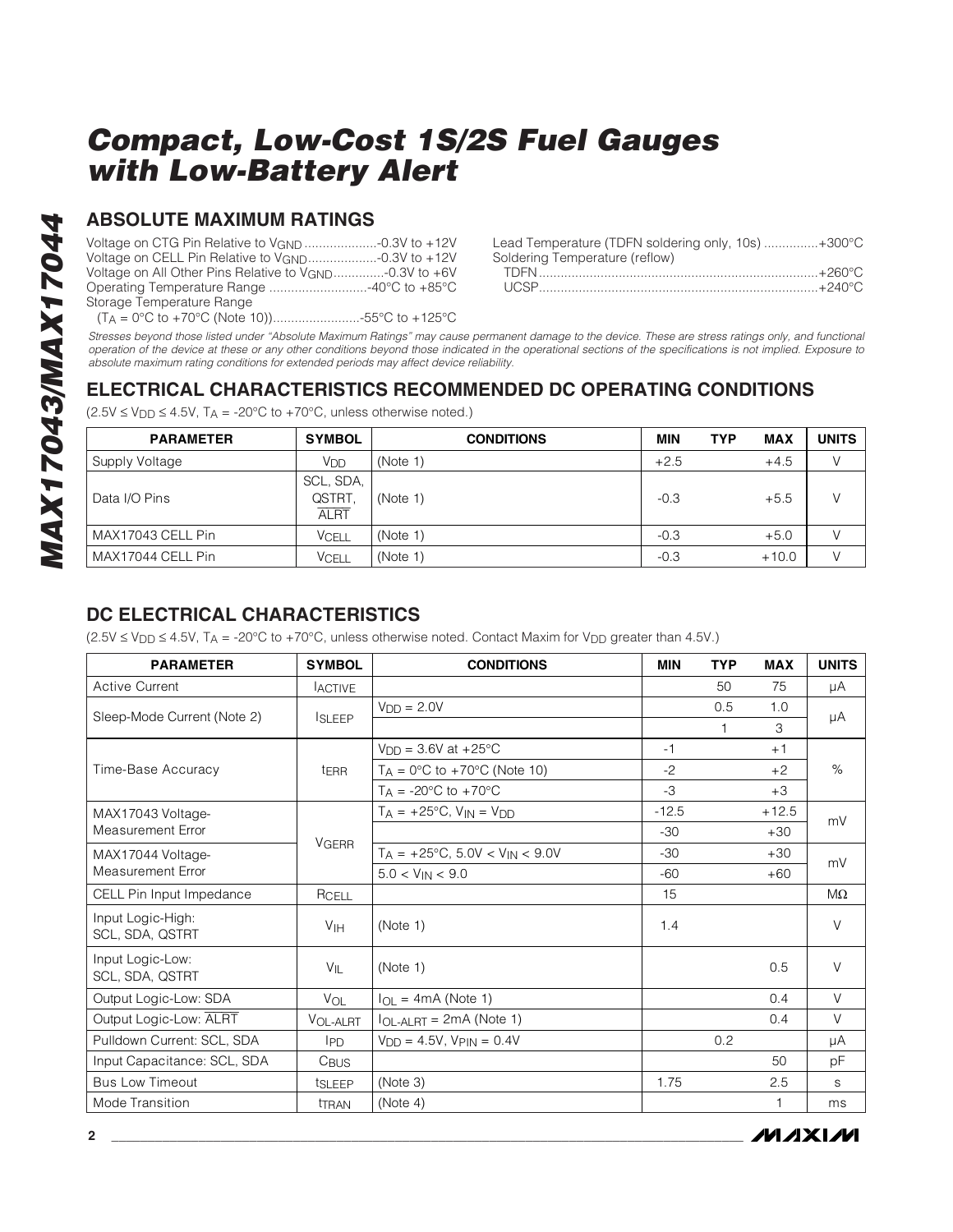### **ELECTRICAL CHARACTERISTICS: 2-WIRE INTERFACE**

 $(2.5V \le V_{DD} \le 4.5V, T_A = -20°C$  to  $+70°C$ .)

| <b>PARAMETER</b>                                    | <b>SYMBOL</b>       | <b>CONDITIONS</b> | <b>MIN</b>         | <b>TYP</b> | <b>MAX</b> | <b>UNITS</b> |
|-----------------------------------------------------|---------------------|-------------------|--------------------|------------|------------|--------------|
| <b>SCL Clock Frequency</b>                          | fscl                | (Note 5)          | 0                  |            | 400        | kHz          |
| Bus Free Time Between a STOP<br>and START Condition | t <sub>BUF</sub>    |                   | 1.3                |            |            | μs           |
| Hold Time (Repeated)<br><b>START Condition</b>      | t <sub>HD:STA</sub> | (Note 5)          | 0.6                |            |            | $\mu s$      |
| Low Period of SCL Clock                             | t <sub>LOW</sub>    |                   | 1.3                |            |            | $\mu s$      |
| High Period of SCL Clock                            | <b>THIGH</b>        |                   | 0.6                |            |            | μs           |
| Setup Time for a Repeated<br><b>START Condition</b> | tsu:STA             |                   | 0.6                |            |            | $\mu s$      |
| Data Hold Time                                      | t <sub>HD:DAT</sub> | (Notes 6, 7)      | $\Omega$           |            | 0.9        | μs           |
| Data Setup Time                                     | t <sub>SU:DAT</sub> | (Note 6)          | 100                |            |            | ns           |
| Rise Time of Both SDA<br>and SCL Signals            | t <sub>R</sub>      |                   | $20 +$<br>$0.1C_B$ |            | 300        | ns           |
| Fall Time of Both SDA<br>and SCL Signals            | tF                  |                   | $20 +$<br>$0.1C_B$ |            | 300        | ns           |
| Setup Time for STOP Condition                       | tsu:STO             |                   | 0.6                |            |            | $\mu s$      |
| Spike Pulse Widths Suppressed<br>by Input Filter    | tsp                 | (Note 8)          | $\Omega$           |            | 50         | ns           |
| Capacitive Load for Each<br><b>Bus Line</b>         | $C_{\text{B}}$      | (Note 9)          |                    |            | 400        | pF           |
| SCL, SDA Input Capacitance                          | C <sub>BIN</sub>    |                   |                    |            | 60         | pF           |

**Note 1:** All voltages are referenced to GND.

**Note 2:** SDA, SCL = GND; QSTRT, ALRT idle.

**Note 3:** The MAX17043/MAX17044 enter Sleep mode 1.75s to 2.5s after (SCL < V<sub>IL</sub>) AND (SDA < V<sub>IL</sub>).

**Note 4:** Time to enter sleep after Sleep command is sent. Time to exit sleep on rising edge of SCL or SDA.

**Note 5:** f<sub>SCL</sub> must meet the minimum clock low time plus the rise/fall times.

Note 6: The maximum t<sub>HD:DAT</sub> has only to be met if the device does not stretch the low period (t<sub>LOW</sub>) of the SCL signal.

Note 7: This device internally provides a hold time of at least 75ns for the SDA signal (referred to the V<sub>IHMIN</sub> of the SCL signal) to bridge the undefined region of the falling edge of SCL.

**Note 8:** Filters on SDA and SCL suppress noise spikes at the input buffers and delay the sampling instant.

**Note 9:** C<sub>B</sub>—total capacitance of one bus line in pF.

**Note 10:** Applies to 8-pin TDFN-EP package type only.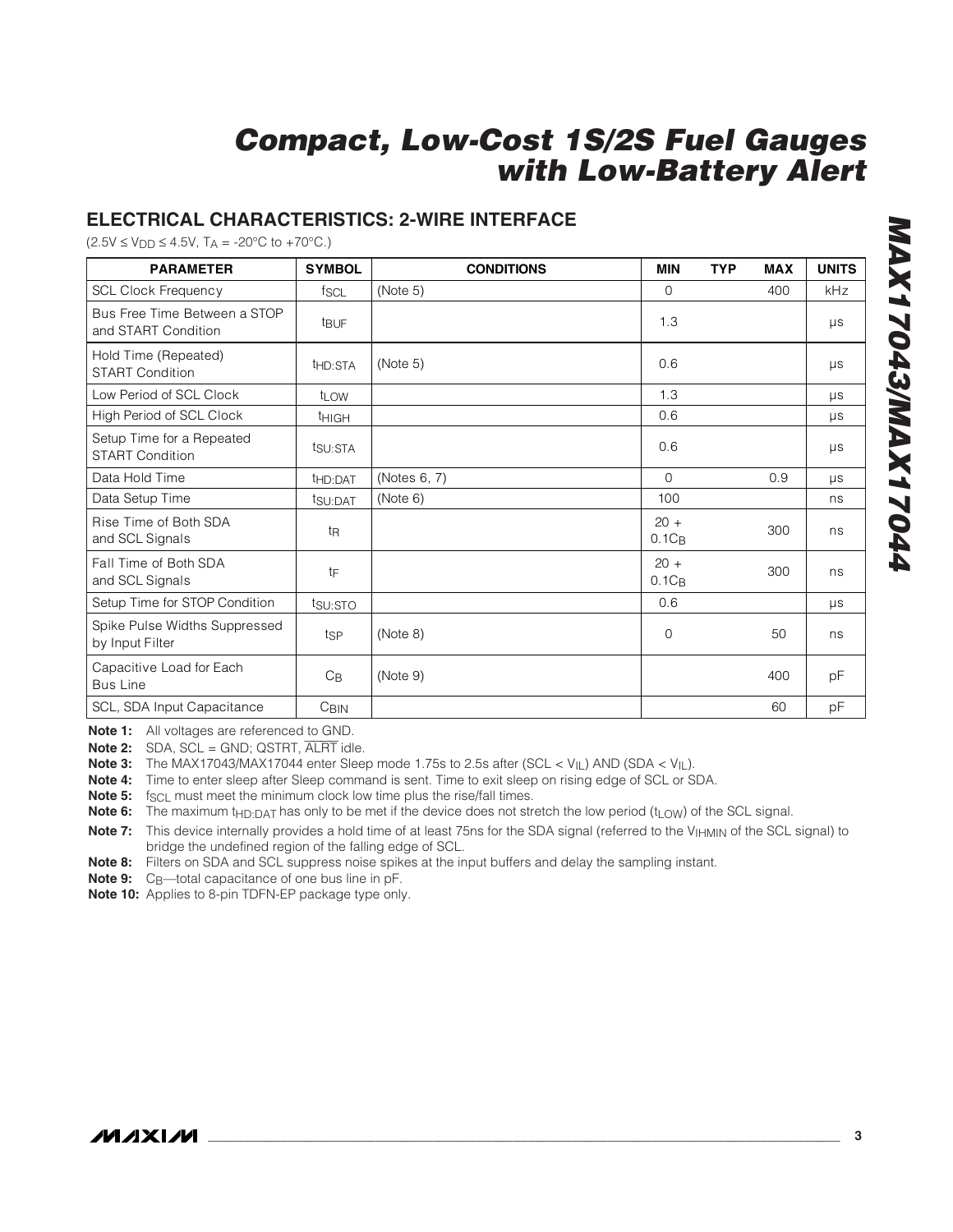$(T_A = +25^{\circ}C$ , unless otherwise noted.)









**Typical Operating Characteristics**

**MAX17043 VOLTAGE ADC ERROR vs. TEMPERATURE**



**C/2 RATE ZIGZAG PATTERN SOC ACCURACY**



**MAXIM**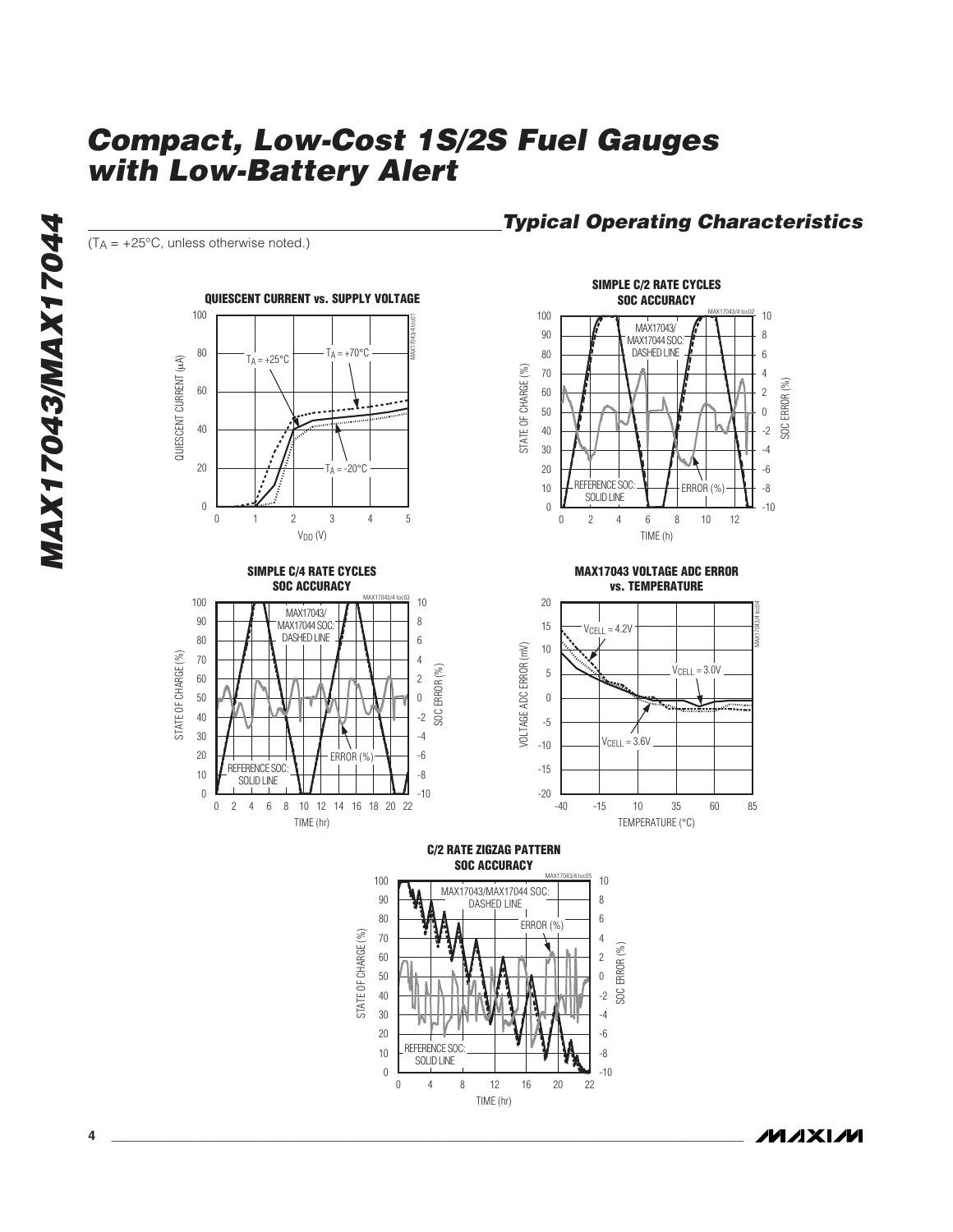## **Pin Configurations**



## **Pin Description**

|                | <b>PIN</b><br><b>NAME</b> |                       | <b>FUNCTION</b>                                                                                                                                                                       |
|----------------|---------------------------|-----------------------|---------------------------------------------------------------------------------------------------------------------------------------------------------------------------------------|
| <b>UCSP</b>    | <b>TDFN</b>               |                       |                                                                                                                                                                                       |
| A1             | 8                         | <b>SDA</b>            | Serial Data Input/Output. Open-drain 2-wire data line. Connect this pin to the DATA signal of the 2-<br>wire interface. This pin has a 0.2µA typical pulldown to sense disconnection. |
| A2             | $\overline{7}$            | <b>SCL</b>            | Serial Clock Input. Input only 2-wire clock line. Connect this pin to the CLOCK signal of the 2-wire<br>interface. This pin has a 0.2µA typical pulldown to sense disconnection.      |
| A3             |                           | CTG                   | Connect to Ground. Connect to VSS during normal operation.                                                                                                                            |
| B <sub>1</sub> | 6                         | <b>QSTRT</b>          | Quick-Start Input. Allows reset of the device through hardware. Connect to GND if not used.                                                                                           |
| <b>B2</b>      |                           | N.C.                  | No connect. Do not connect.                                                                                                                                                           |
| B <sub>3</sub> | 2                         | <b>CELL</b>           | Battery Voltage Input. The voltage of the cell pack is measured through this pin.                                                                                                     |
| C <sub>1</sub> | 5                         | <b>ALRT</b>           | Alert Output. Active-low interrupt signaling low state of charge. Connect to interrupt input of the<br>system microprocessor.                                                         |
| C <sub>2</sub> | 3                         | <b>V<sub>DD</sub></b> | Power-Supply Input. 2.5V to 4.5V input range. Connect to system power through a decoupling<br>network. Connect a 10nF typical decoupling capacitor close to pin.                      |
| C <sub>3</sub> | 4                         | <b>GND</b>            | Ground. Connect to the negative power rail of the system.                                                                                                                             |
|                |                           | EP.                   | Exposed Pad (TDFN only). Connect to ground.                                                                                                                                           |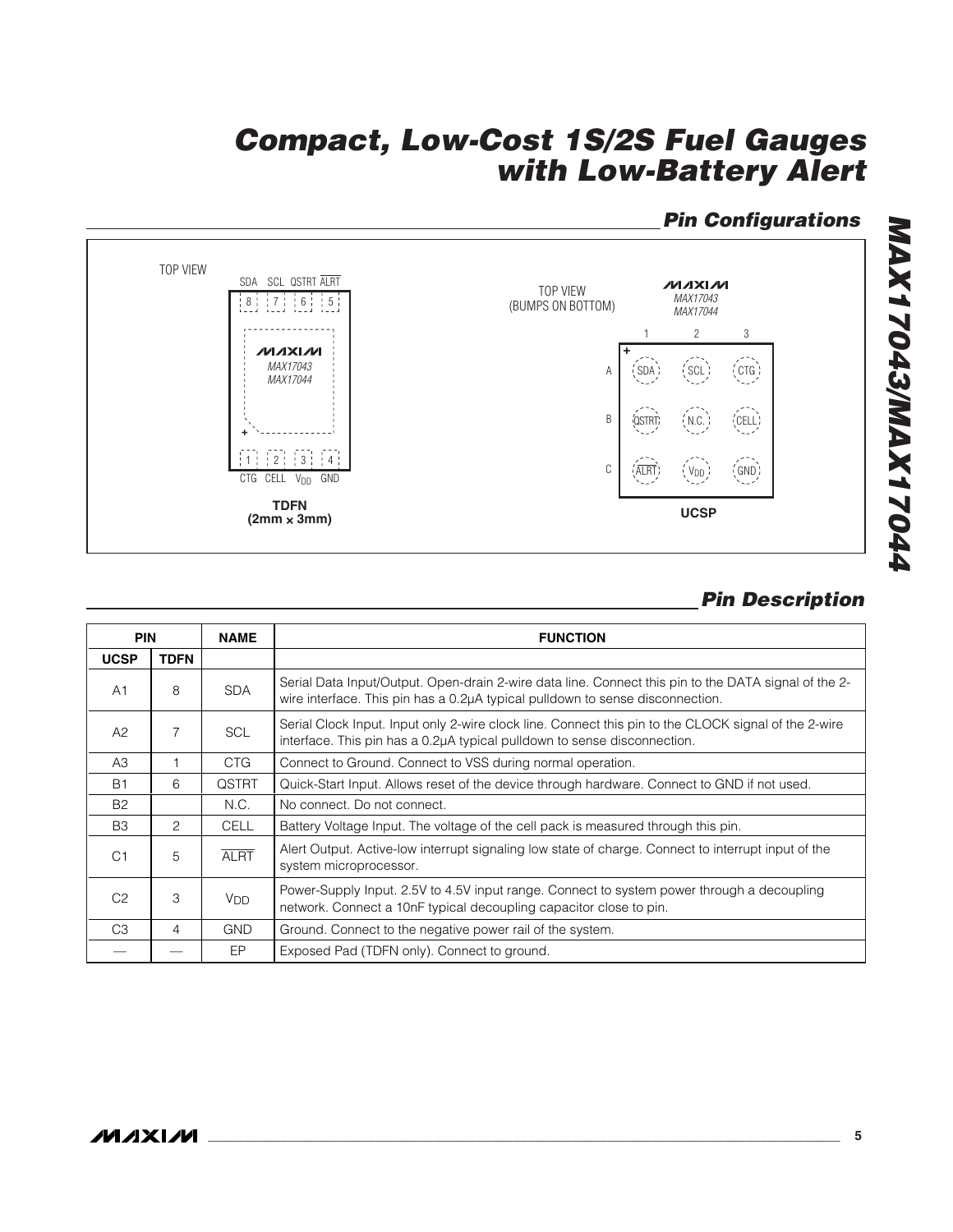



Figure 1. 2-Wire Bus Timing Diagram

#### **Detailed Description**

Figure 1 shows the 2-wire bus timing diagram, and Figure 2 is the MAX17043/MAX17044 block diagram.

## **ModelGauge Theory of Operation**

The MAX17043/MAX17044 use a sophisticated battery model that determines the SOC of a nonlinear Li+ battery. The model effectively simulates the internal dynamics of a Li+ battery and determines the SOC. The model considers the time effects of a battery caused by the chemical reactions and impedance in the battery. The MAX17043/MAX17044 SOC calculation does not accumulate error with time. This is advantageous



Figure 2. Block Diagram

compared to traditional coulomb counters, which suffer from SOC drift caused by current-sense offset and cell self-discharge. This model provides good performance for many Li+ chemistry variants across temperature and age. The MAX17043/MAX17044 have a preloaded ROM table that provides very good performance for most chemistries.

### **Fuel-Gauge Performance**

The classical coulomb-counter-based fuel gauges suffer from accuracy drift due to the accumulation of the offset error in the current-sense measurement. Although the error is often very small, the error increases over time in such systems, cannot be eliminated, and requires periodic corrections. The corrections are usually performed on a predefined SOC level near full or empty. Some other systems use the relaxed battery voltage to perform corrections. These systems determine the true SOC based on the battery voltage after a long time of no activity. Both have the same limitation: if the correction condition is not observed over time in the actual application, the error in the system is boundless. In some systems, a full-charge/discharge cycle is required to eliminate the drift error. To determine the true accuracy of a fuel gauge, as experienced by end users, the battery should be exercised in a dynamic manner. The end-user accuracy cannot be understood with only simple cycles. MAX17043/MAX17044 do not suffer from the drift problem since they do not rely on the current information.

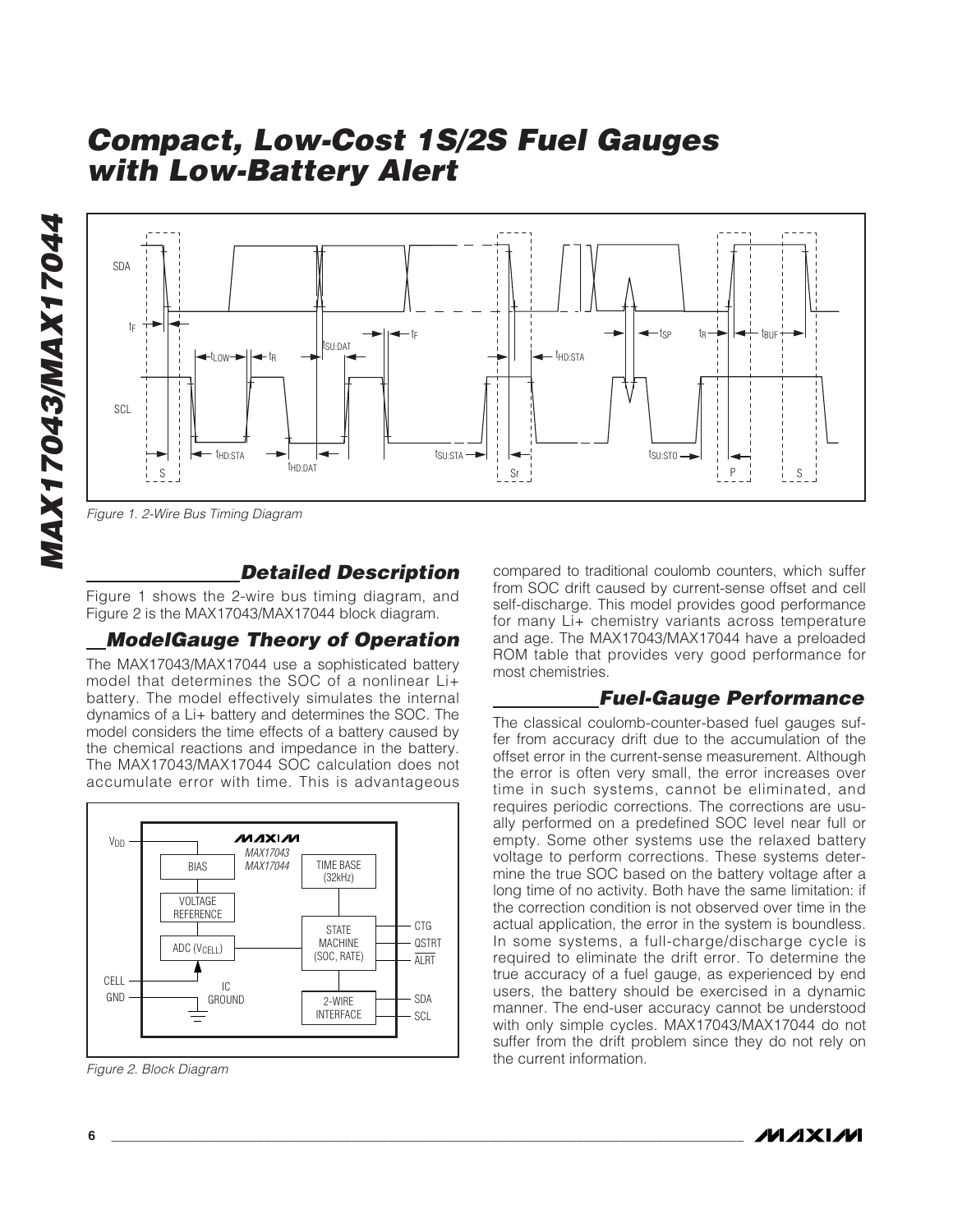### **IC Power-Up**

When the battery is first inserted into the system, there is no previous knowledge about the battery's SOC. The IC assumes that the battery has been in a relaxed state for the previous 30min. The first A/D voltage measurement is translated into a best "first guess" for the SOC. Initial error caused by the battery not being in a relaxed state fades over time, regardless of cell loading following this initial conversion. Because the SOC determination is convergent rather than divergent (as in a coulomb counter), this initial error does not have a longlasting impact.

#### **Quick-Start**

A quick-start allows the MAX17043/MAX17044 to restart fuel-gauge calculations in the same manner as initial power-up of the IC. For example, if an application's power-up sequence is exceedingly noisy such that excess error is introduced into the IC's "first guess" of SOC, the host can issue a quick-start to reduce the error. A quick-start is initiated by a rising edge on the QSTRT pin, or through software by writing 4000h to the MODE register.

#### **ALERT Interrupt**

The MAX17043/MAX17044 have an interrupt feature that alerts a host microprocessor whenever the cell's state of charge, as defined by the SOC register, falls below a predefined alert threshold set at address 0Dh of the CONFIG register.

When an alert is triggered, the IC drives the ALRT pin to logic-low and sets the ALRT bit in the CONFIG register to logic 1. The ALRT pin remains logic-low until the host software writes the ALRT bit to logic 0 to clear the interrupt. Clearing the ALRT bit while SOC is below the alert threshold does not generate another interrupt. The SOC register must first rise above and then fall below the alert threshold value before another interrupt is generated.

Note that the alert function is not disabled at IC powerup. If the first SOC calculation is below the threshold setting, an interrupt is generated. Entering Sleep mode does not clear the interrupt.

## **Sleep Mode**

Holding both SDA and SCL logic-low forces the MAX17043/MAX17044 into Sleep mode. While in Sleep mode, all IC operations are halted and power drain of the IC is greatly reduced. After exiting Sleep mode, fuel-gauge operation continues from the point it was halted. SDA and SCL must be held low for at least 2.5s to guarantee transition into Sleep mode. Afterwards, a rising edge on either SDA or SCL immediately transitions the IC out of Sleep mode.

Alternatively, Sleep mode can be entered by setting the SLEEP bit in the CONFIG register to logic 1 through I<sup>2</sup>C communication. If the SLEEP bit is set to logic 1, the only way to exit Sleep mode is to write SLEEP to logic 0 or power-on reset the IC.

## **Power-On Reset (POR)**

Writing a value of 5400h to the COMMAND register causes the MAX17043/MAX17044 to completely reset as if power had been removed. The reset occurs when the last bit has been clocked in. The IC does not respond with an I2C ACK after this command sequence.

#### **Registers**

All host interaction with the MAX17043/MAX17044 is handled by writing to and reading from register locations. The MAX17043/MAX17044 have six 16-bit registers: **SOC**, **VCELL**, **MODE**, **VERSION**, **CONFIG**, and **COMMAND**. Register reads and writes are only valid if all 16 bits are transferred. Any write command that is terminated early is ignored. The function of each register is described as follows. All remaining address locations not listed in Table 1 are reserved. Data read from reserved locations is undefined.

| <b>ADDRESS</b><br>(HEX) | <b>REGISTER</b> | <b>DESCRIPTION</b>                                                               |     | <b>DEFAULT</b><br>(HEX) |
|-------------------------|-----------------|----------------------------------------------------------------------------------|-----|-------------------------|
| 02h-03h                 | <b>VCELL</b>    | Reports 12-bit A/D measurement of battery voltage.                               | R   |                         |
| $04h - 05h$             | SOC.            | Reports 16-bit SOC result calculated by ModelGauge algorithm.                    | R   |                         |
| $06h - 07h$             | <b>MODE</b>     | Sends special commands to the IC.                                                | W   |                         |
| 08h-09h                 | <b>VERSION</b>  | Returns IC version.                                                              | R   |                         |
| $OCh-ODh$               | <b>CONFIG</b>   | Battery compensation. Adjusts IC performance based on<br>application conditions. | R/W | 971Ch                   |
| FEh-FFh                 | COMMAND         | Sends special commands to the IC.                                                | W   |                         |

**Table 1. Register Summary**

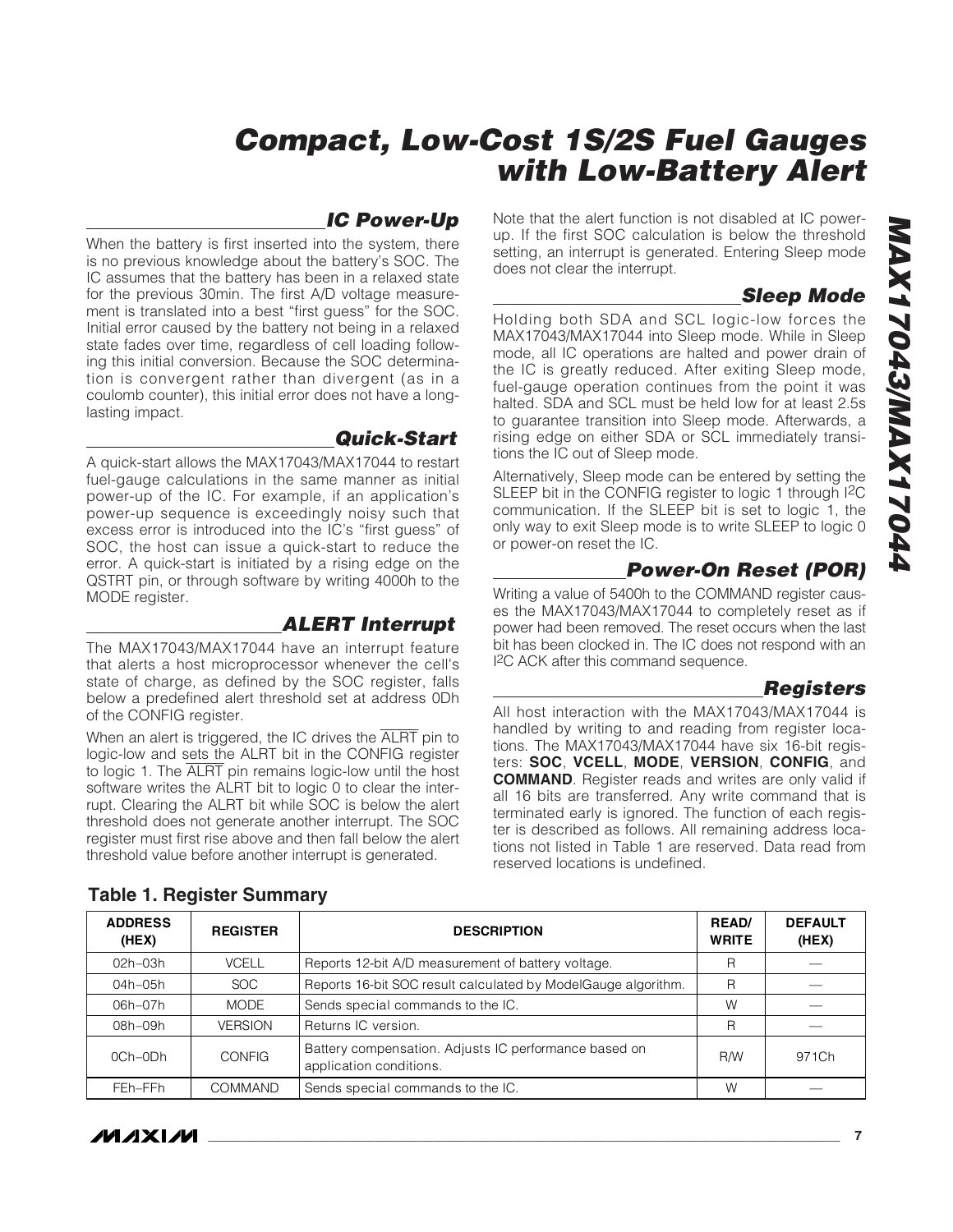**MAX17043/MAX17044 NAX17043/MAX17044** 

## **VCELL Register**

Battery voltage is measured at the CELL pin input with respect to GND over a 0 to 5.00V range for the MAX17043 and 0 to 10.00V for the MAX17044 with resolutions of 1.25mV and 2.50mV, respectively. The A/D calculates the average cell voltage for a period of 125ms after IC POR and then for a period of 500ms for every cycle afterwards. The VCELL register requires 500ms to update after exiting Sleep mode. The result is placed in the VCELL register at the end of each conversion period. Figure 3 shows the VCELL register format.

### **SOC Register**

The SOC register is a read-only register that displays the state of charge of the cell as calculated by the ModelGauge algorithm. The result is displayed as a percentage of the cell's full capacity. This register automatically adapts to variation in battery size since the MAX17043/MAX17044 naturally recognize relative SOC. Units of % can be directly determined by observing only the high byte of the SOC register. The low byte provides additional resolution in units 1/256%. The reported SOC also includes residual capacity, which might not be available to the actual application because of early termination voltage requirements. When SOC()  $= 0$ , typical applications have no remaining capacity.

The first update occurs 125ms after POR of the IC. Subsequent updates occur at variable intervals depending on application conditions. ModelGauge calculations outside the register are clamped at minimum and maximum register limits. Figure 4 shows the SOC register format.

### **Table 2. MODE Register Commands**

| <b>VALUE</b> | <b>COMMAND</b> | <b>DESCRIPTION</b>                          |
|--------------|----------------|---------------------------------------------|
| 4000h        | Quick-Start    | See the Quick-Start<br>description section. |

## **MODE Register**

The MODE register allows the host processor to send special commands to the IC (Table 2). Valid MODE register write values are listed as follows. All other MODE register values are reserved.

## **VERSION Register**

The VERSION register is a read-only register that contains a value indicating the production version of the MAX17043/MAX17044.

## **CONFIG Register**

The CONFIG register compensates the ModelGauge algorithm, controls the alert interrupt feature, and forces the IC into Sleep mode through software. The format of CONFIG is shown in Figure 5.

#### **CONFIG**

CONFIG is an 8-bit value that can be adjusted to optimize IC performance for different lithium chemistries or different operating temperatures. Contact Maxim for instructions for optimization. The power-up default value for CONFIG is 97h.



Figure 3. VCELL Register Format



Figure 4. SOC Register Format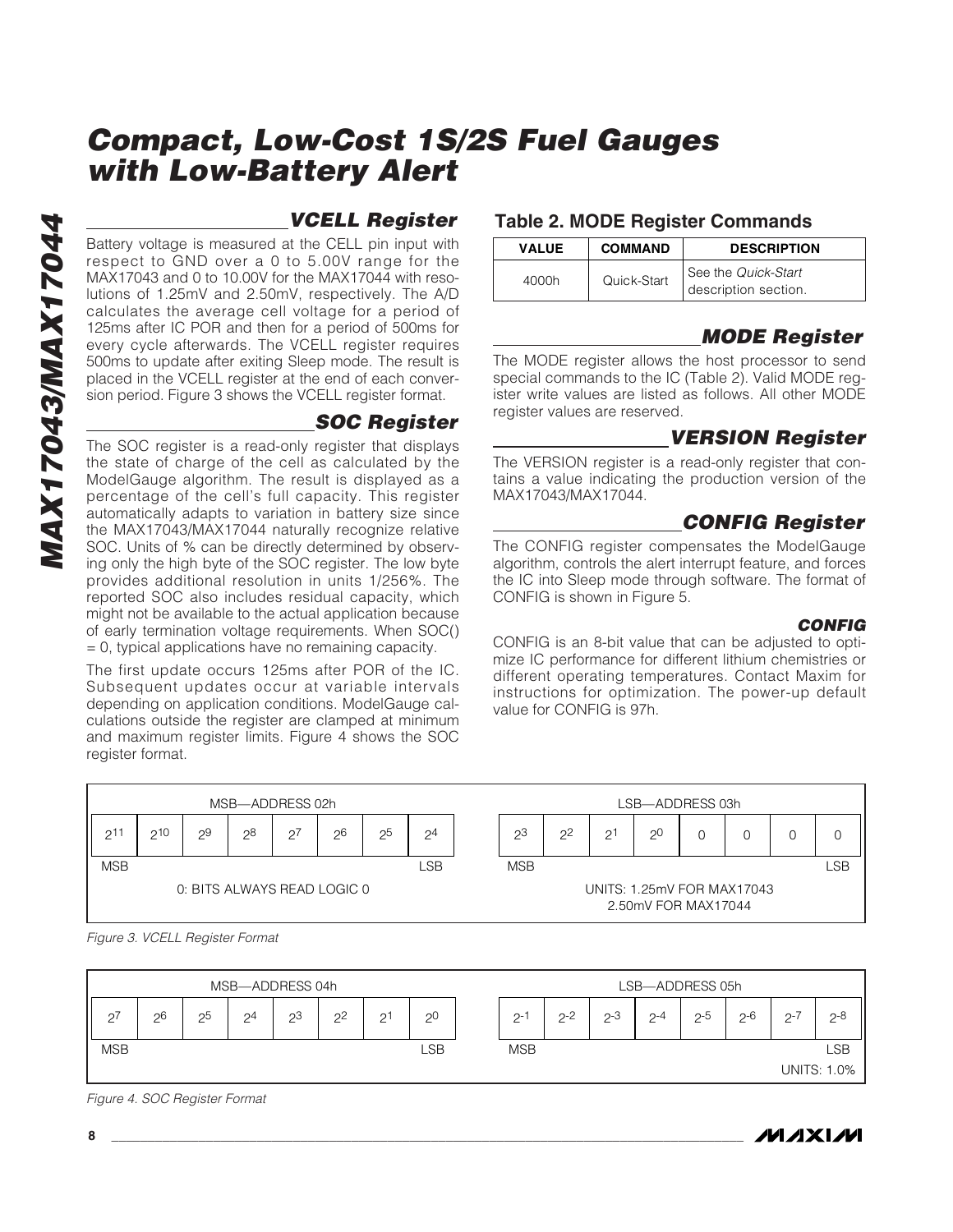

Figure 5. CONFIG Register Format

#### **SLEEP (Sleep Bit)**

Writing SLEEP to logic 1 forces the ICs into Sleep mode. Writing SLEEP to logic 0 forces the ICs to exit Sleep mode. The power-up default value for SLEEP is logic 0.

#### **X (Don't Care)**

This bit reads as either a logic 0 or logic 1. This bit cannot be written.

#### **ALRT (ALERT Flag)**

This bit is set by the IC when the SOC register value falls below the alert threshold setting and an interrupt is generated. This bit can only be cleared by software. The power-up default value for ALRT is logic 0.

#### **Table 3. COMMAND Register Commands**

| <b>VALUE</b> | <b>COMMAND</b> | <b>DESCRIPTION</b>                                |
|--------------|----------------|---------------------------------------------------|
| 5400h        | POR            | l See the <i>Power-On Reset</i><br>(POR) section. |

### **Table 4. Possible Application Configurations**

### **ATHD (Alert Threshold)**

The alert threshold is a 5-bit value that sets the state of charge level where an interrupt is generated on the ALRT pin. The alert threshold has an LSb weight of 1% and can be programmed from 1% up to 32%. The threshold value is stored in two's-complement form  $(00000 = 32\%, 00001 = 31\%, 00010 = 30\%, 11111 =$ 1%). The power-up default value for ATHD is 4% or 1Ch.

## **COMMAND Register**

The COMMAND register allows the host processor to send special commands to the IC. Valid COMMAND register write values are listed as follows. All other COMMAND register values are reserved. Table 3 shows COMMAND register commands.

#### **Application Examples**

The MAX17043/MAX17044 have a variety of configurations, depending on the application. Table 4 shows the most common system configurations and the proper pin connections for each.

| <b>SYSTEM CONFIGURATION</b>                    | IС       | <b>V<sub>DD</sub></b>                        | <b>ALRT</b>                    | <b>QSTRT</b>                           |  |
|------------------------------------------------|----------|----------------------------------------------|--------------------------------|----------------------------------------|--|
| 1S Pack-Side Location                          | MAX17043 | Power directly from battery                  | Leave unconnected              | Connect to GND                         |  |
| 1S Host-Side Location                          | MAX17043 | Power directly from battery                  | Leave unconnected              | Connect to GND                         |  |
| 1S Host-Side Location.<br>Low Cell Interrupt   | MAX17043 | Power directly from battery                  | Connect to system<br>interrupt | Connect to GND                         |  |
| 1S Host-Side Location,<br>Hardware Quick-Start | MAX17043 | Power directly from battery                  | Leave unconnected              | Connect to rising-edge<br>reset signal |  |
| 2S Pack-Side Location                          | MAX17044 | Power from $+2.5V$ to $+4.5V$<br>LDO in pack | Leave unconnected              | Connect to GND                         |  |
| 2S Host-Side Location                          | MAX17044 | Power from $+2.5V$ to $+4.5V$<br>LDO or PMIC | Leave unconnected              | Connect to GND                         |  |
| 2S Host-Side Location,<br>Low Cell Interrupt   | MAX17044 | Power from $+2.5V$ to $+4.5V$<br>LDO or PMIC | Connect to system<br>interrupt | Connect to GND                         |  |
| 2S Host-Side Location,<br>Hardware Quick-Start | MAX17044 | Power from $+2.5V$ to $+4.5V$<br>LDO or PMIC | Leave unconnected              | Connect to rising-edge<br>reset signal |  |

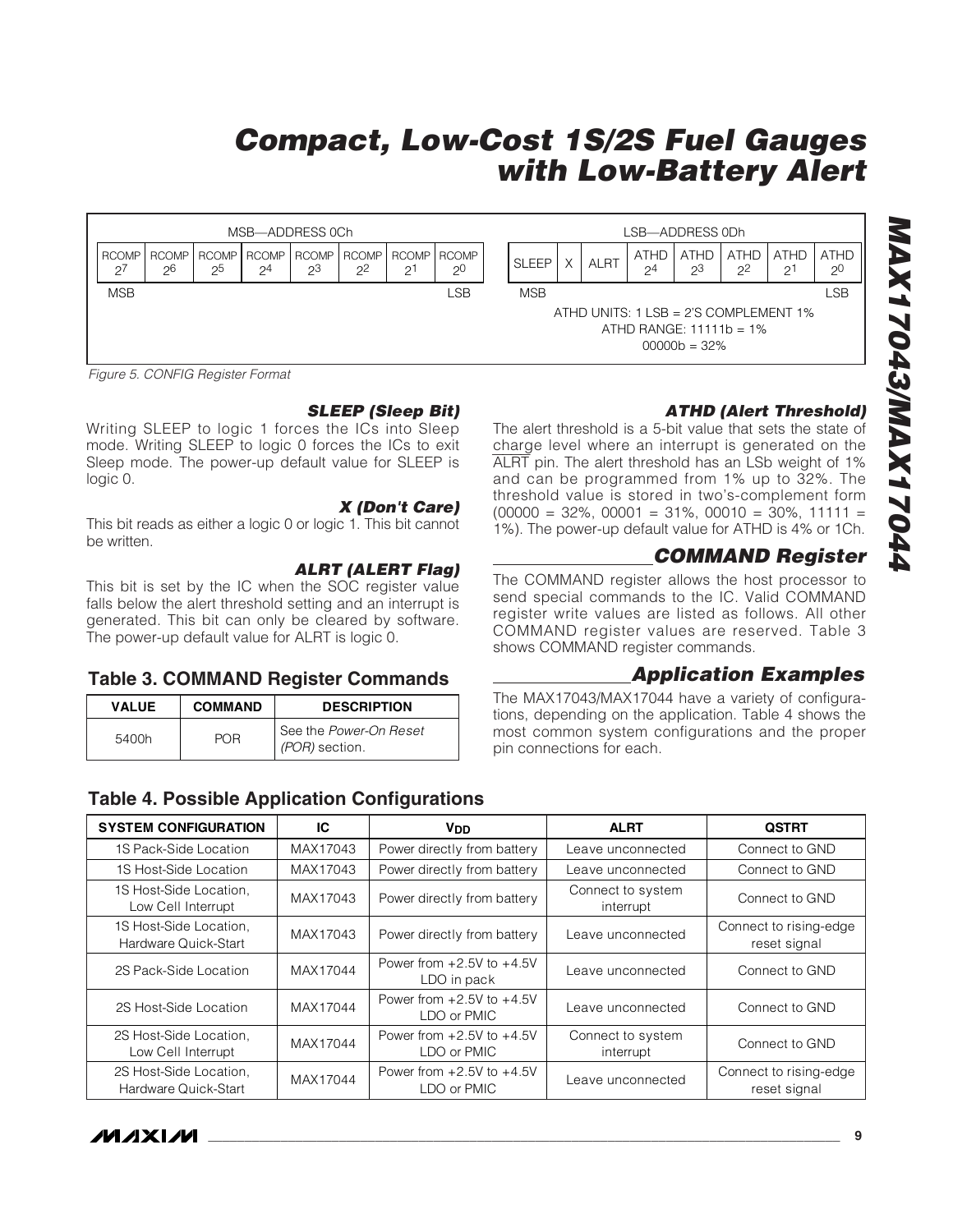



Figure 6. MAX17043 Application Example with Alert Interrupt



Figure 7. MAX17044 Application Example with Hardware Reset

Figure 6 shows an example application for a 1S cell pack. The MAX17043 is mounted on the system side and powered directly from the cell pack. The external RC networks on V<sub>DD</sub> and CELL provide noise filtering of the IC power supply and A/D measurement. In this example, the ALRT pin is connected to the microprocessor's interrupt input to allow the MAX17043 to signal when the battery is low. The QSTRT pin is unused in this application, so it is tied to GND.

Figure 7 shows a MAX17044 example application using a 2S cell pack. The MAX17044 is mounted on the system side and powered from a 3.3V supply generated by the system. The CELL pin is still connected directly to PACK+ through an external noise filter. The ALRT pin is left unconnected because the interrupt feature is not used in this application. After power is supplied, the system watchdog generates a low-to-high transition on the QSTRT pin to signal the MAX17044 to perform a quick-start.

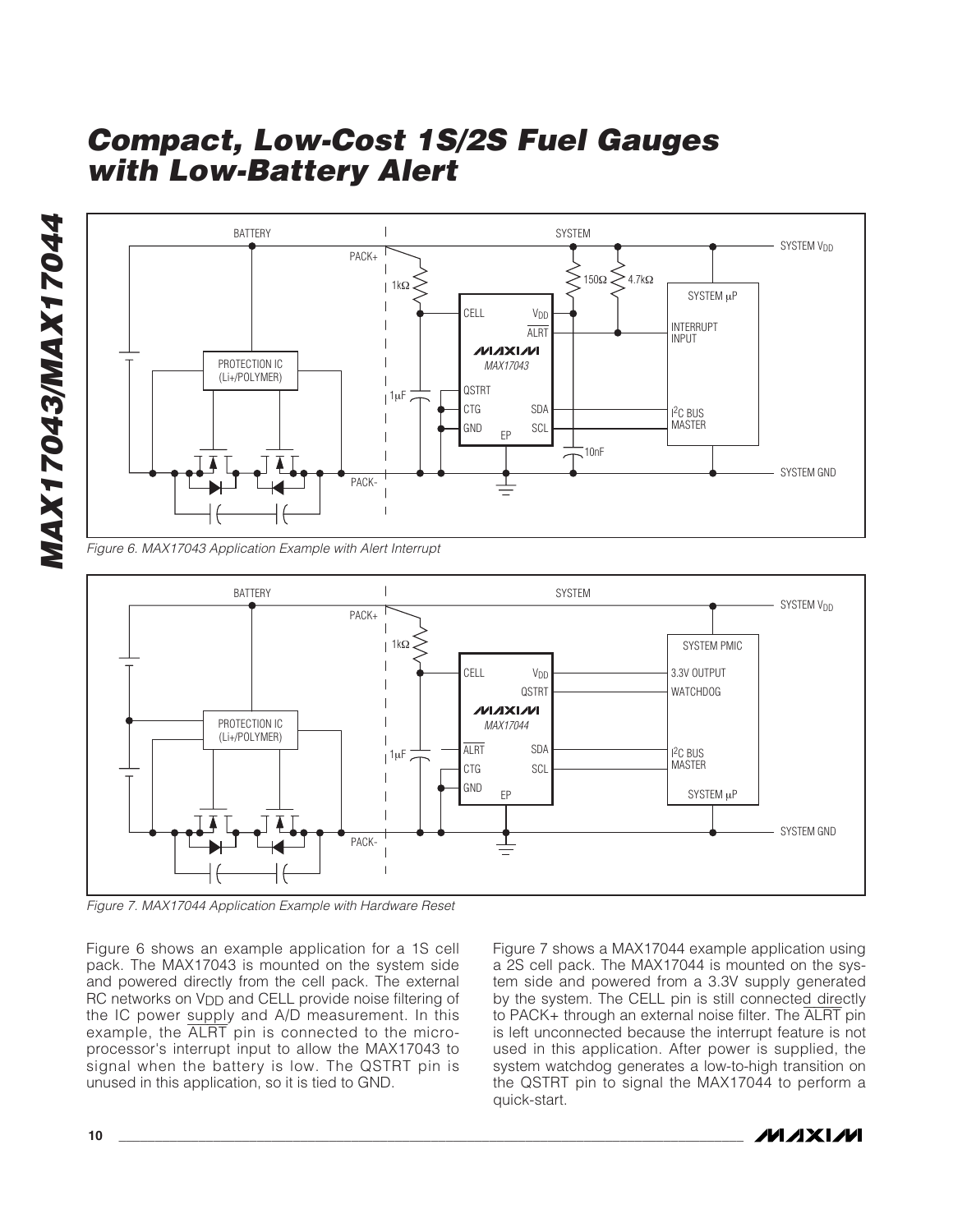### **2-Wire Bus System**

The 2-wire bus system supports operation as a slaveonly device in a single or multislave, and single or multimaster system. Slave devices can share the bus by uniquely setting the 7-bit slave address. The 2-wire interface consists of a serial-data line (SDA) and serialclock line (SCL). SDA and SCL provide bidirectional communication between the MAX17043/MAX17044 slave device and a master device at speeds up to 400kHz. The MAX17043/MAX17044s' SDA pin operates bidirectionally; that is, when the MAX17043/MAX17044 receive data, SDA operates as an input, and when the MAX17043/MAX17044 return data, SDA operates as an open-drain output, with the host system providing a resistive pullup. The MAX17043/MAX17044 always operate as a slave device, receiving and transmitting data under the control of a master device. The master initiates all transactions on the bus and generates the SCL signal, as well as the START and STOP bits, which begin and end each transaction.

**Bit Transfer** One data bit is transferred during each SCL clock cycle, with the cycle defined by SCL transitioning lowto-high and then high-to-low. The SDA logic level must remain stable during the high period of the SCL clock pulse. Any change in SDA when SCL is high is interpreted as a START or STOP control signal.

**Bus Idle**

The bus is defined to be idle, or not busy, when no master device has control. Both SDA and SCL remain high when the bus is idle. The STOP condition is the proper method to return the bus to the idle state.

#### **START and STOP Conditions**

The master initiates transactions with a START condition (S) by forcing a high-to-low transition on SDA while SCL is high. The master terminates a transaction with a STOP condition (P), a low-to-high transition on SDA while SCL is high. A Repeated START condition (Sr) can be used in place of a STOP then START sequence to terminate one transaction and begin another without returning the bus to the idle state. In multimaster systems, a Repeated START allows the master to retain control of the bus. The START and STOP conditions are the only bus activities in which the SDA transitions when SCL is high.

**Acknowledge Bits**

Each byte of a data transfer is acknowledged with an acknowledge bit (A) or a no-acknowledge bit (N). Both the master and the MAX17043 slave generate acknowledge bits. To generate an acknowledge, the receiving device must pull SDA low before the rising edge of the acknowledge-related clock pulse (ninth pulse) and keep it low until SCL returns low. To generate a noacknowledge (also called NAK), the receiver releases SDA before the rising edge of the acknowledge-related clock pulse and leaves SDA high until SCL returns low. Monitoring the acknowledge bits allows for detection of unsuccessful data transfers. An unsuccessful data transfer can occur if a receiving device is busy or if a system fault has occurred. In the event of an unsuccessful data transfer, the bus master should reattempt communication.

#### **Data Order**

A byte of data consists of 8 bits ordered most significant bit (MSb) first. The least significant bit (LSb) of each byte is followed by the acknowledge bit. The MAX17043/MAX17044 registers composed of multibyte values are ordered MSb first. The MSb of multibyte registers is stored on even data-memory addresses.

#### **Slave Address**

A bus master initiates communication with a slave device by issuing a START condition followed by a slave address (SAddr) and the read/write (R/W) bit. When the bus is idle, the MAX17043/MAX17044 continuously monitor for a START condition followed by its slave address. When the MAX17043/MAX17044 receive a slave address that matches the value in the slave address register, they respond with an acknowledge bit during the clock period following the R/W bit. The 7-bit slave address is fixed to 6Ch (write)/ 6Dh (read):

| MAX17043/MAX17044<br><b>SLAVE ADDRESS</b> | 0110110 |
|-------------------------------------------|---------|
|-------------------------------------------|---------|

#### **Read/Write Bit**

The R/W bit following the slave address determines the data direction of subsequent bytes in the transfer. R/W  $= 0$  selects a write transaction, with the following bytes being written by the master to the slave.  $R/W = 1$ selects a read transaction, with the following bytes being read from the slave by the master. (Table 5).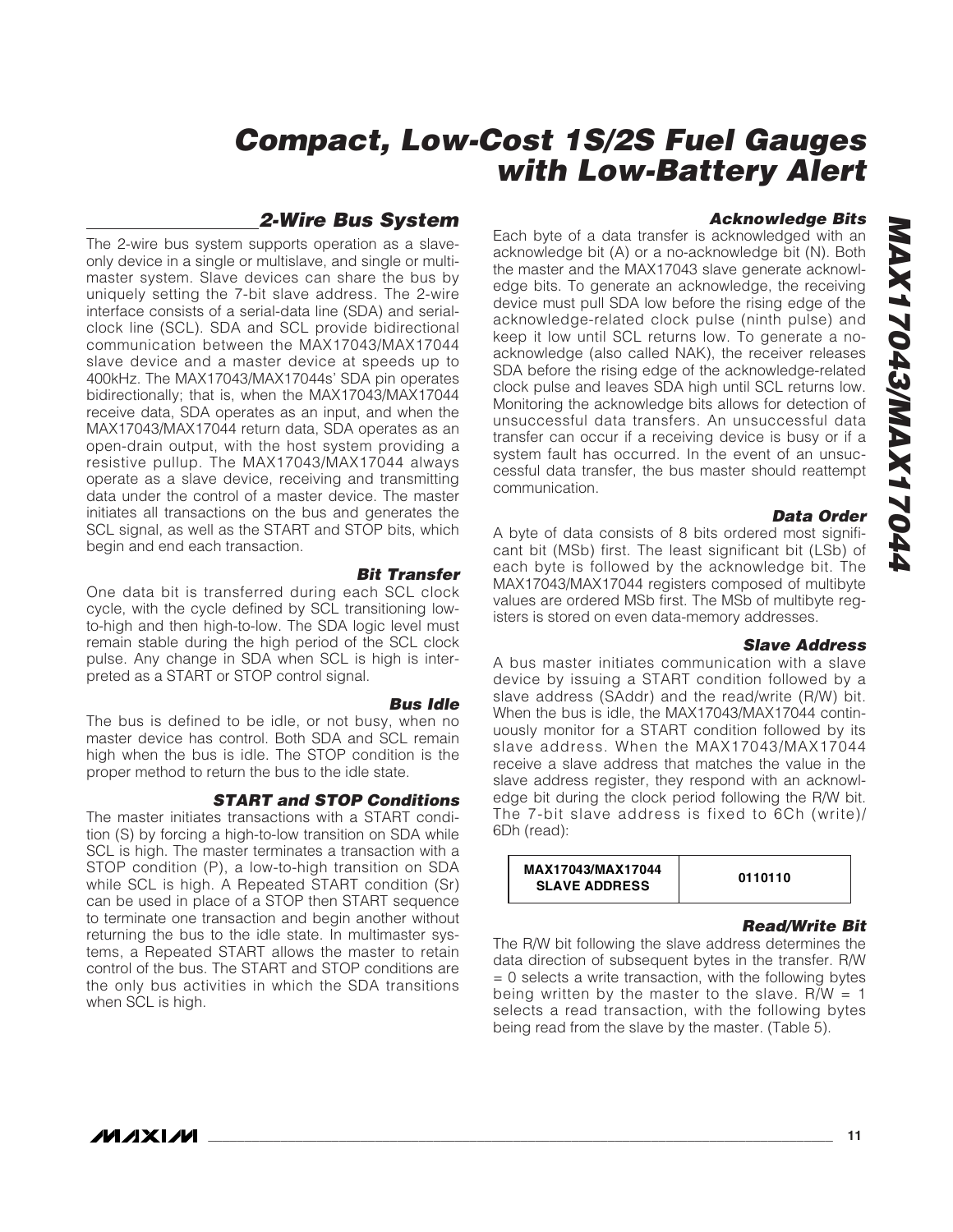### **Table 5. 2-Wire Protocol Key**

| <b>KEY</b>   | <b>DESCRIPTION</b>          | <b>KEY</b> | <b>DESCRIPTION</b>          |  |
|--------------|-----------------------------|------------|-----------------------------|--|
|              | START bit                   | Sr         | <b>Repeated START</b>       |  |
| SAddr        | Slave address (7 bit)       | W          | $RM$ bit = 0                |  |
| <b>MAddr</b> | Memory address byte         |            | STOP bit                    |  |
| Data         | Data byte written by master | Data       | Data byte returned by slave |  |
|              | Acknowledge bit-master      |            | Acknowledge bit-slave       |  |
|              | No acknowledge-master       |            | No acknowledge-slave        |  |

#### **Bus Timing**

The MAX17043/MAX17044 are compatible with any bus timing up to 400kHz. No special configuration is required to operate at any speed.

#### **2-Wire Command Protocols**

The command protocols involve several transaction formats. The simplest format consists of the master writing the START bit, slave address, R/W bit, and then monitoring the acknowledge bit for presence of the MAX17043/MAX17044. More complex formats, such as the Write Data and Read Data, read data and execute device-specific operations. All bytes in each command format require the slave or host to return an acknowledge bit before continuing with the next byte. Table 5 shows the key that applies to the transaction formats.

#### **Basic Transaction Formats**

Write: S. SAddr W. A. MAddr. A. Data0. A. Data1. A. P

A write transaction transfers 2 or more data bytes to the MAX17043/MAX17044. The data transfer begins at the memory address supplied in the MAddr byte. Control of the SDA signal is retained by the master throughout the transaction, except for the acknowledge cycles:

|               | Read: S. SAddr W. A. MAddr. A. Sr. SAddr R. A. Data0. A. Data1. N. P |
|---------------|----------------------------------------------------------------------|
|               |                                                                      |
| Write Portion | <b>Read Portion</b>                                                  |

A read transaction transfers 2 or more bytes from the MAX17043/MAX17044. Read transactions are composed of two parts, a write portion followed by a read portion, and are therefore inherently longer than a write transaction. The write portion communicates the starting point for the read operation. The read portion follows immediately, beginning with a Repeated START, slave address with R/W set to a 1. Control of SDA is assumed

by the MAX17043/MAX17044, beginning with the slave address acknowledge cycle. Control of the SDA signal is retained by the MAX17043/MAX17044 throughout the transaction, except for the acknowledge cycles. The master indicates the end of a read transaction by responding to the last byte it requires with a no acknowledge. This signals the MAX17043/MAX17044 that control of SDA is to remain with the master following the acknowledge clock.

#### **Write Data Protocol**

The write data protocol is used to write to register to the MAX17043/MAX17044 starting at memory address MAddr. Data0 represents the data written to MAddr, Data1 represents the data written to MAddr  $+$  1, and DataN represents the last data byte, written to MAddr + N. The master indicates the end of a write transaction by sending a STOP or Repeated START after receiving the last acknowledge bit:

SAddr W. A. MAddr. A. Data0. A. Data1. A... DataN. A

The MSB of the data to be stored at address MAddr can be written immediately after the MAddr byte is acknowledged. Because the address is automatically incremented after the LSB of each byte is received by the MAX17043/MAX17044, the MSB of the data at address MAddr + 1 can be written immediately after the acknowledgment of the data at address MAddr. If the bus master continues an autoincremented write transaction beyond address 4Fh, the MAX17043/ MAX17044 ignore the data. A valid write must include both register bytes. Data is also ignored on writes to read-only addresses. Incomplete bytes and bytes that are not acknowledged by the MAX17043/MAX17044 are not written to memory.

**MAXIM**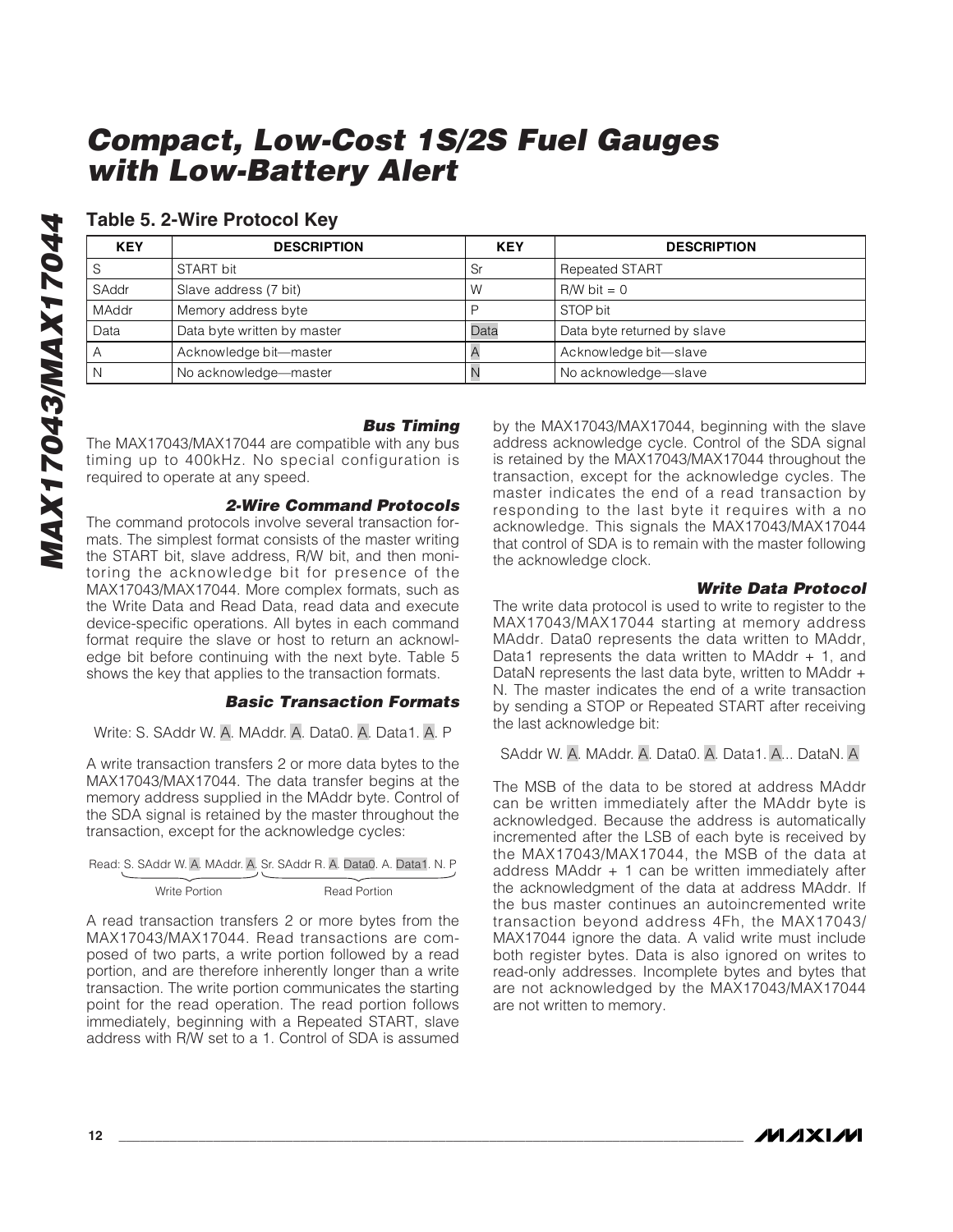#### **Read Data Protocol**

The read data protocol is used to read to register from the MAX17043/MAX17044 starting at the memory address specified by MAddr. Both register bytes must be read in the same transaction for the register data to be valid. Data0 represents the data byte in memory location MAddr, Data1 represents the data from MAddr  $+1$ , and DataN represents the last byte read by the master:

> S. SAddr W. A. MAddr. A. Sr. SAddr R. A. Data0. A. Data1. A... DataN. N. P

Data is returned beginning with the MSB of the data in MAddr. Because the address is automatically incremented after the LSB of each byte is returned, the MSB of the data at address MAddr  $+$  1 is available to the host immediately after the acknowledgment of the data at address MAddr. If the bus master continues to read beyond address FFh, the MAX17043/MAX17044 output data values of FFh. Addresses labeled Reserved in the memory map return undefined data. The bus master terminates the read transaction at any byte boundary by issuing a no acknowledge followed by a STOP or Repeated START.

### **Package Information**

For the latest package outline information and land patterns, go to **[www.maxim-ic.com/packages](http://www.maxim-ic.com/packages)**. Note that a "+", "#", or "-" in the package code indicates RoHS status only. Package drawings may show a different suffix character, but the drawing pertains to the package regardless of RoHS status.

| <b>PACKAGE TYPE</b> | <b>PACKAGE CODE</b> | <b>OUTLINE NO.</b> | <b>LAND</b><br><b>PATTERN NO.</b> |
|---------------------|---------------------|--------------------|-----------------------------------|
| 8 TDFN              | $T823+1$            | 21-0174            | 90-0091                           |
| 9 UCSP              | $W91C1+1$           | 21-0459            | See App Note 1891                 |